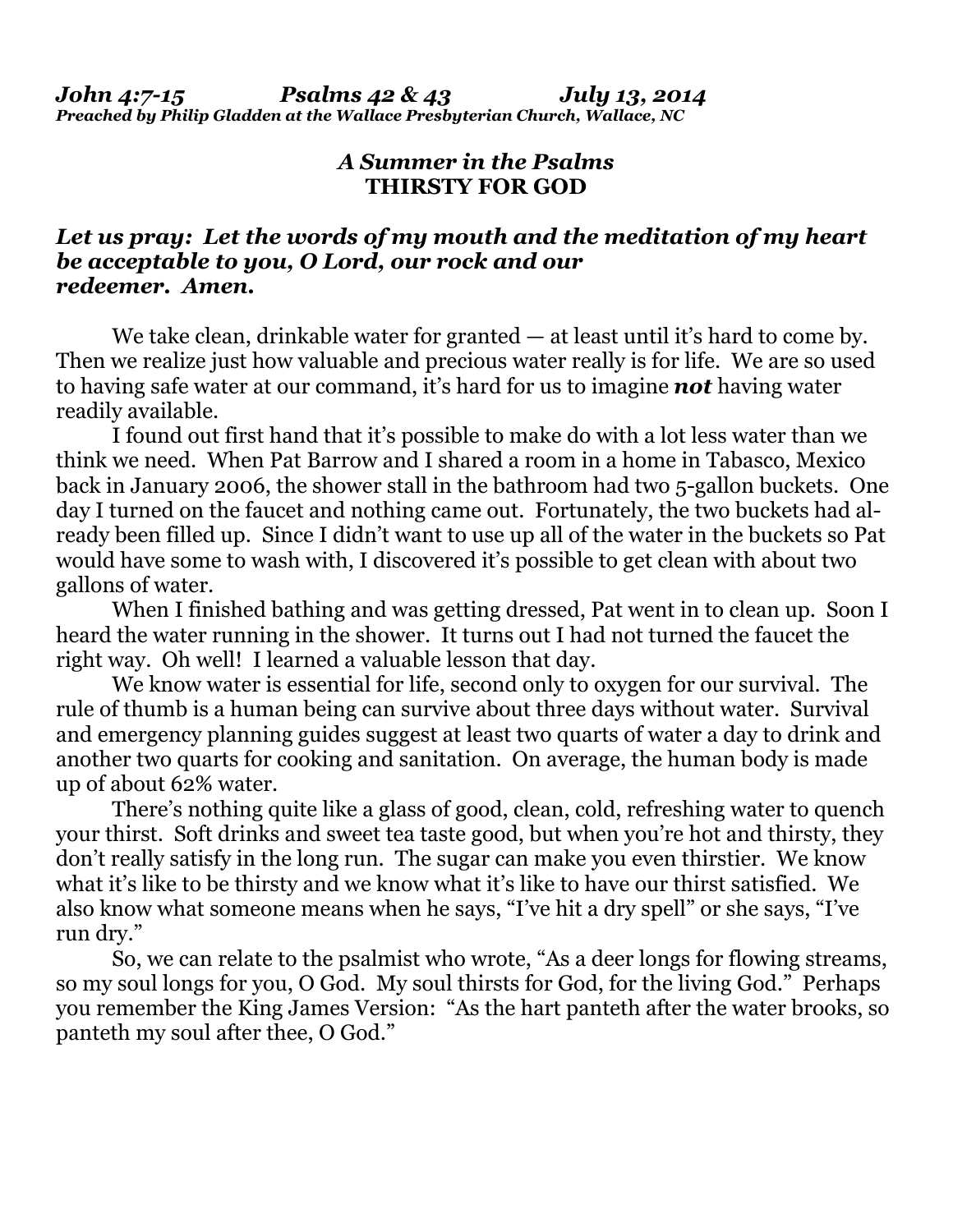The picture is of a deer that has been running hard — maybe trying to escape from the hunters — and is now exhausted and thirsty and in need of refreshment. The panting, thirsty deer looking for water is a good description of the human soul longing for God's refreshing presence. In *The Message*, Eugene Peterson puts it this way: "A white-tailed deer drinks from the creek; I want to drink God, deep draughts of God. I'm thirsty for God-alive. I wonder, 'Will I ever make it — arrive and drink in God's presence?' I'm on a diet of tears — tears for breakfast, tears for supper. All day long people knock at my door, pestering, 'Where is this God of yours?'"

 The book of Psalms is divided into five books. Psalm 42 begins Book II. Actually, Psalms 42 & 43 make up one psalm, which is why we heard them both together today. Sometimes it's hard to understand why Bible verses and chapters are put where they are. One story has it that the man first responsible for dividing the scriptures into chapter and verse was riding a horse as he worked. Whenever he hit a small bump, there was a new verse. Whenever he hit a big bump, there was another chapter. Sometimes that seems to be as good an explanation as any!

 If you read and hear the two psalms carefully, you will hear a song with three stanzas with this chorus or refrain: "Why are you cast down, O my soul, and why are you disquieted within me? Hope in God; for I shall again praise him, my help and my God." The psalm is about a faithful follower of God who can't make the trip to Jerusalem to worship God in the Temple, perhaps because of some kind of illness. Sick and far from the Temple, surrounded and heckled by people who think his illness is proof that God has abandoned him, the person cries out to God, "O God, I'm like a thirsty deer who needs to find some life-giving water."

 Maybe you can identify with this believer. Maybe you feel trapped, hemmed in, overwhelmed by life, spiritually "dry." Ironically, in the psalms, a common image for life's overwhelming troubles is the flood — even in Psalm 42: "Deep calls to deep at the thunder of your cataracts; all your waves and your billows have gone over me." What an interesting paradox — while the troubles of life can sometimes overwhelm us like floodwaters, even in the midst of the waves we can find ourselves spiritually parched. "Water, water, every where, And all the boards did shrink; Water, water, every where, Nor any drop to drink."

That persistent longing and dissatisfaction in life is our thirst for God. In the introduction to his *Confessions*, the 4th century Christian writer and theologian, Augustine of Hippo, begins with these words about our longing and restlessness: "Man is one of your creatures, Lord, and his instinct is to praise you. He bears about him the mark of death, the sign of his own sin, to remind him that you thwart the proud. But still, since he is part of your creation, he wishes to praise you. The thought of you stirs him so deeply that he cannot be content unless he praises you, because you made us for yourself and our hearts find no peace until they rest in you." As our bodies cannot long survive without water, so our souls cannot long survive without God. Just as we know our lives depend on water, so our faith teaches us our lives depend on God, on the living God who cleanses, refreshes, quenches, and satisfies us.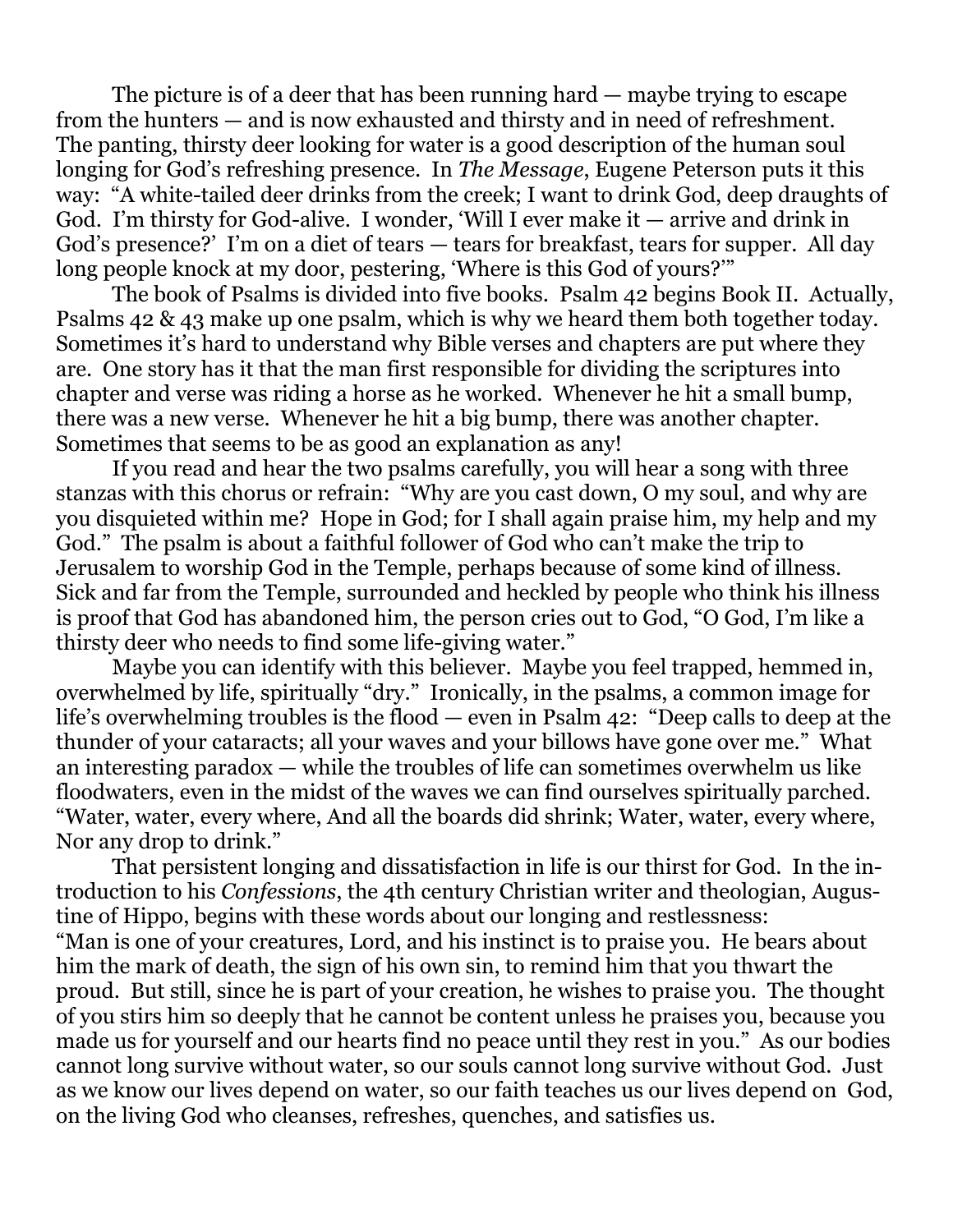There is something for which we long in life that this world just cannot supply. Perhaps you've tried to fill that void in your life by chasing after the things of this world, only to find that the more you get, the thirstier you become. That was Augustine's experience. He sought knowledge and pleasure in all sorts of adventures, but was never satisfied until his thirst was quenched by God's presence in his life.

 In our gospel lesson from John 4, Jesus broke all of the social conventions and rules of his day. He spoke with a Samaritan woman at noon in the middle of town at the village well. We heard just a portion of the long, extended conversation between Jesus and woman at the well. But we heard enough to get the gist of what they were talking about and to realize that Jesus and the woman were using the same words but were talking about two different things:

 "Sir, you have no bucket, and the well is deep. Where do you get that living water?"

 "Everyone who drinks of this water will be thirsty again, but those who drink of the water that I will give them will never be thirsty. The water that I will give will become in them a spring of water gushing up to eternal life."

 "Sir, give me this water, so that I may never be thirsty or have to keep coming here to draw water."

 John doesn't put it this way, but he could have used one of his famous "I am" sayings at this point — "Woman, I am that living water." The Samaritan woman didn't want to have to keep coming to the town well once or twice a day and lug the water jars back to her house. Jesus offered her something more than she could imagine — living water that quenched a thirst the woman might not have even known she had. But once she tasted the living water, and shared the good news with her neighbors in her village, we can assume she was never spiritually parched again. As one person has put it, "Water from the well — the everlasting one — still remains a necessary ingredient for life worth living."

The Bible is full of verses about being thirsty and finding refreshment. Maybe it's because the Bible was written by people who lived in a land where water is scarce. Maybe it's because being thirsty is such a pressing concern in our lives. Listen to just a few of them:

 Blessed are those who hunger and thirst for righteousness, for they will be filled. (Matthew 5:6)

Whoever believes in me will never be thirsty. (John 6:35)

 To the thirsty I will give water as a gift from the spring of the water of life. (Revelation 21:6)

When the poor and needy seek water, and there is none, and their tongue is parched with thirst, I the Lord will answer him, I the God of Israel will not forsake them. (Isaiah 41:17)

Ho, everyone who thirsts, come to the waters. (Isaiah 55:1)

 O God, you are my God, I seek you, my soul thirsts for you; my flesh faints for you, as in a dry and weary land where there is no water. (Psalm 63:1-2)